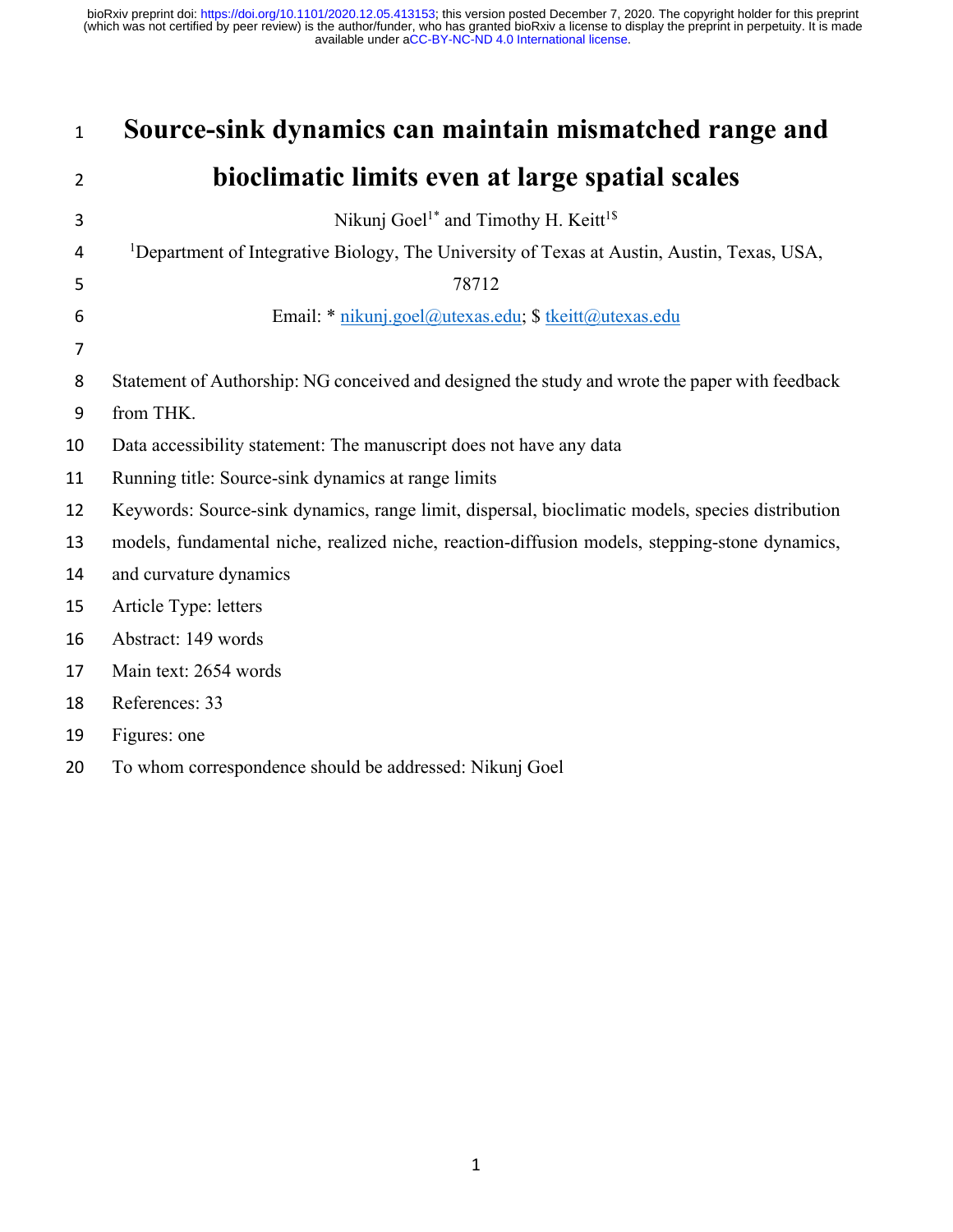## **Abstract**

 Bioclimatic models assume that at broad spatial scales, climate is the primary determinant of species distribution. Meanwhile, processes such as source-sink dynamics can be ignored because they are thought to manifest at length scales comparable to species mean dispersal distance. We present a reaction-diffusion model to show species can use sink patches near the bioclimatic (or niche) limit as stepping-stones to occupy sinks much further than the mean dispersal distance, thereby extending the distribution far beyond the bioclimatic envelope. This mismatch between geographical and bioclimatic limits is mediated by the shape of the bioclimatic limit and may be significant for low growth sensitivity and fast dispersal life strategy. These findings challenge one of the core assumptions of the bioclimatic models. Therefore, we advocate that biogeographers consider the role of dispersal when using bioclimatic models to generate inferences about the ecological and evolutionary processes that determine the distribution of biota.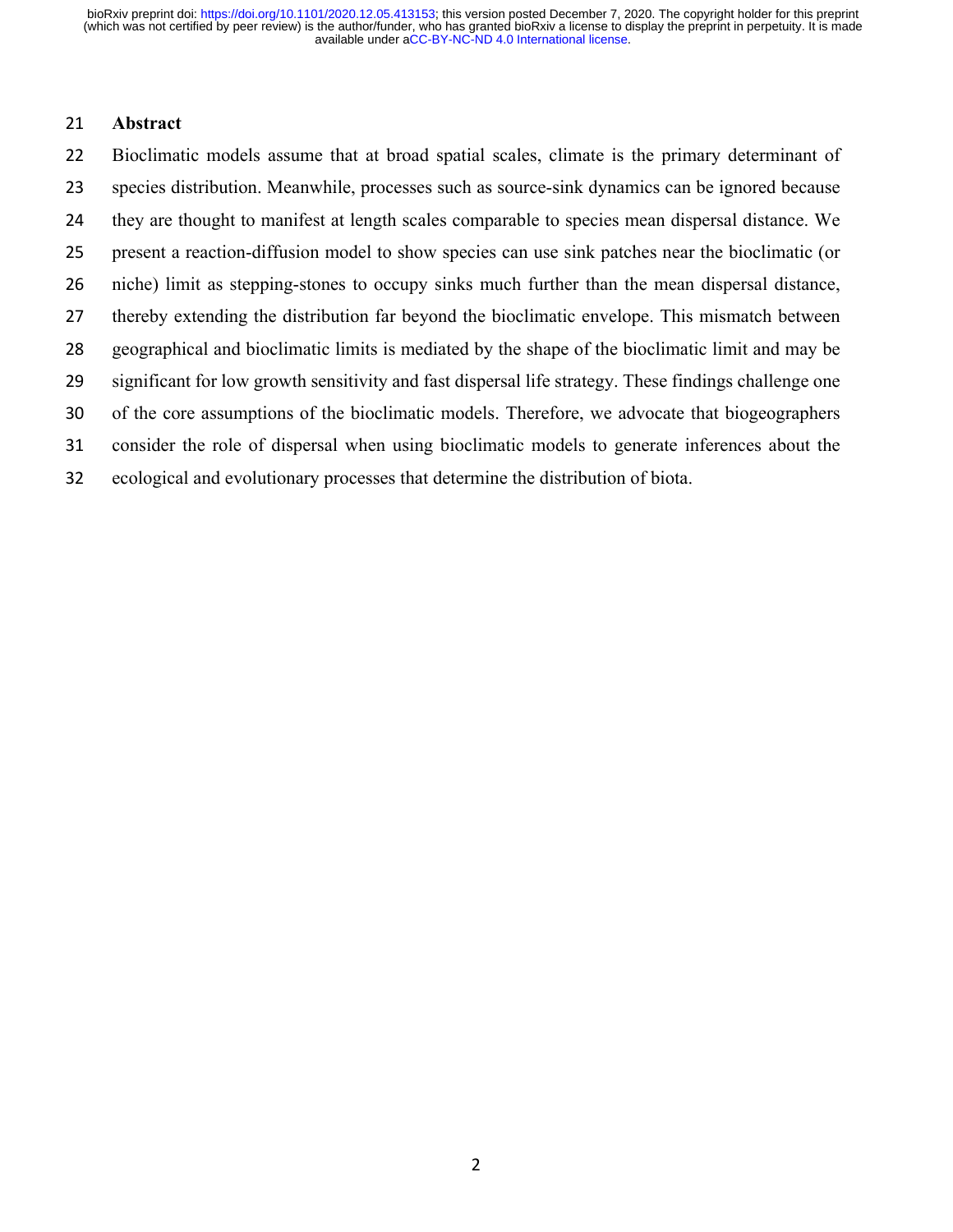# **Introduction**

 All species are geographically limited. Understanding the mechanism that limits species distributions is a central challenge in biogeography theory (Gaston 2003, Holt and Keitt 2005). Traditionally, biogeographers have argued that geographical limits are formed by physiological limits on population growth imposed by the environment. And as such, the range limits are determined by bioclimatic conditions for which the population replacement rate is zero (Holt et al. 2005). Based on this logic, in a landscape with a broadscale environmental gradient, the species range limit is aligned with the bioclimatic limit (von Humboldt and Bonpland 1807). Hence, the bioclimatic theory of species distribution is, in essence, a framework on how to project Hutchinson's (1957) fundamental niche onto the geographical space (Pearson and Dawson 2003).

 However, it has long been recognized that the match between the realized environment and fundamental niche may be imperfect. For instance, dispersal from a high-quality source habitat can maintain the population in a sink that would otherwise go locally extinct (Pulliam 1988). Therefore, source-sink dynamics can generate a mismatch between geographical and bioclimatic limits (Pulliam 2000). These observations stand in sharp contrast to the assertions of bioclimatic modelers who claim that at broad spatial scales, the climate is the primary determinant of species distribution (Pearson and Dawson 2003) and, as such, biogeographers can ignore potential mismatches between geographical and bioclimatic limits due to dispersal (Phillips et al. 2006). The main justification of this idea is that—occupied sink patches must be linked to source patches at a length scale comparable to the mean dispersal distance of an organism (Shmida and Wilson 1985, Tittler et al. 2006). And since mean dispersal distance is typically orders of magnitude smaller than distribution length scales, the mismatch between range and bioclimatic limits due to source-sink dynamics is small and can therefore be neglected (also see Boulangeat et al. 2012).

 This argument, however, has a significant limitation because it assumes sink patches do not produce migrants despite several studies indicating otherwise. For example, Kanda et al. (2009) noted that Virginia opossum (*Didelphis virginiana*) in Massachusetts used sink habitats near the bioclimatic limit as stepping-stones to occupy sink patches at a distance much greater than mean dispersal distance, thereby extending the range limit far beyond the bioclimatic envelope. In another study, Goel et al. (2020) showed that stepping-stone dispersal, coupled with bistable dynamics, could explain the climatic deviation of the continental-scale savanna-forest boundary from its bioclimatic limit.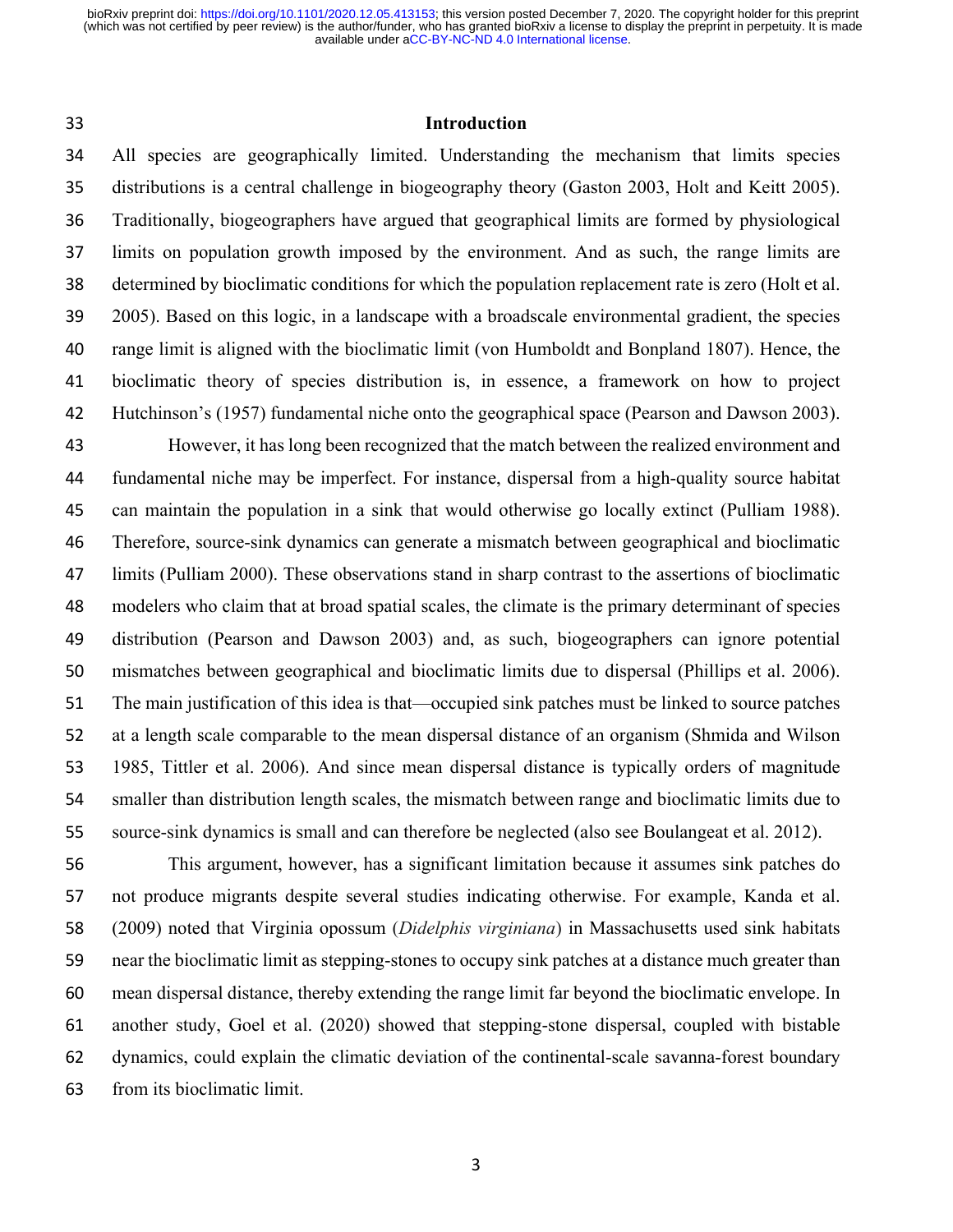These studies highlight that interlinkage of population dynamics of faraway populations by intermediate patches through dispersal, here referred to as stepping-stone dynamics, for short, could be an important determinant of distribution limits. However, we lack an understanding of how demographic processes—such as birth, death, immigration, and emigration—interact at species boundary to drive the mismatch between the geographical and bioclimatic limits. Furthermore, the lack of a mechanistic model renders us unable to ascertain when and where stepping-stone dynamics may be important. Here we address this gap by considering a two- dimensional reaction-diffusion model that combines environment-dependent growth and dispersal characteristics of the species. We discuss the implications of our findings on relating an organism's niche to distribution, which conceptually links range limit and bioclimatic theory, and underlies our efforts to predict the distribution patterns and make biogeographic inferences (Colwell and Rangel 2009, Peterson et al. 2011).

- 76
- 

## 77 **Methods**

78 We consider a species whose growth is limited by climate, such that the per-capita growth rate,  $r$ , 79 is a scalar function of the local environment, e. Although, in reality, most species are limited by 80 multiple environmental variables, to build intuition, we present results for a single limiting 81 environment. In Appendix S1 in Supporting Information, we provide results for a species limited 82 by multiple environmental variables.

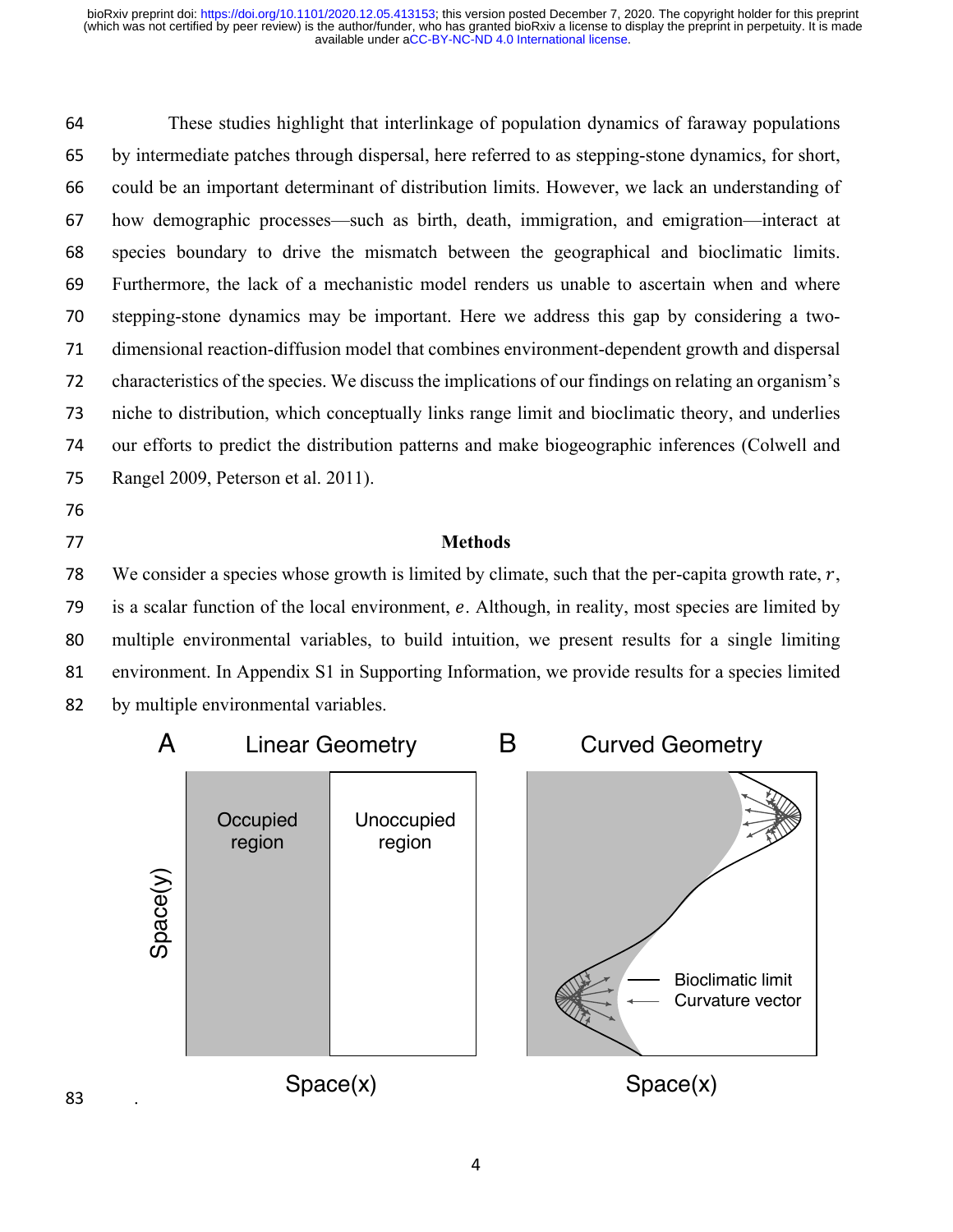**Figure 1:** Distribution of species in a landscape with a increasing gradient in environment along x direction for  $(A)$  linear and (B) curved shapes of the bioclimatic limit (black line). When the bioclimatic limit is a straight line (A), the range limit aligns with the bioclimatic limit because of immigration balances emigration. However, when the bioclimatic limit is curved (B), immigration and emigration rates may differ. As a result, the range limit deviates from the bioclimatic limit in the direction of the curvature vector (grey arrow), with magnitude determined by the growth 89 and dispersal characteristics of the species (see Eq. 3). The length of grey arrows is proportional to the environmental mismatch at the bioclimatic limit and the range limit. The grey region indicates occupied patches. The simulations 91 were performed on a 2D lattice of size 150x150 using Euler forward-time scheme with parameters  $\partial r/\partial e|_{e^{-\rho^*}} =$ 92 0.1,  $e^* = 5$ ,  $D = 25$ ,  $\Delta x = 1$ , and  $\Delta t = \Delta x^2 / 5D$ .

93

94 We assume an increasing gradient in the environment along the  $x$  direction on a 2D 95 landscape, such that when  $e < e^*$ , the local growth rate is positive, and when  $e > e^*$ , the local 96 growth rate is negative. Here,  $e^*$  is the bioclimatic limit of the species. More precisely, in two 97 spatial dimensions, the bioclimatic limit forms a contour corresponding to  $r(e^*) = 0$  (black 98 contour in Fig. 1), bounding where the species exhibits a positive growth rate. Therefore, in the 99 absence of dispersal, the species is present in source locations where the population is above the 100 replacement rate  $(i.e., r > 0)$  and is absent in sink locations where the population is below the 101 replacement rate  $(i.e., r < 0)$ .

 Next, we incorporate dispersal via the diffusion approach. The diffusion model has an advantage in that it is analytically tractable (Holmes et al. 1994) and emulates observed dispersal patterns among plants and animals (Okubo and Levin 2001). Mathematically, we can express the joint contribution of growth and dispersal as a partial differential equation that captures variation 106 in the population  $(N)$  in both space and time:

$$
\frac{\partial N}{\partial t} = r(e) N + D\nabla^2 N,\tag{1}
$$

107 where *D* is the dispersal rate of the species and  $\nabla^2$  (=  $\frac{\partial^2}{\partial x^2} + \frac{\partial^2}{\partial y^2}$ ) is the diffusion operator 108 that approximates the spatially structured dispersal process in a 2D landscape. Based on this model 109 formalism, the mean dispersal distance ( $\sigma$ ) of the species is  $\sim \sqrt{Dt_q}$ , were  $t_q$  is the generation time 110 of the species. Although we consider an exponential growth term, our results are robust to non-111 linearities in growth rate; one can simply replace r with  $\partial f(N, e)/\partial N|_{N=0}$  in the derivations to 112 account for non-linearities, where  $f(N, e)$  is the density-dependent growth rate.

- 113
- 

### 114 **Results**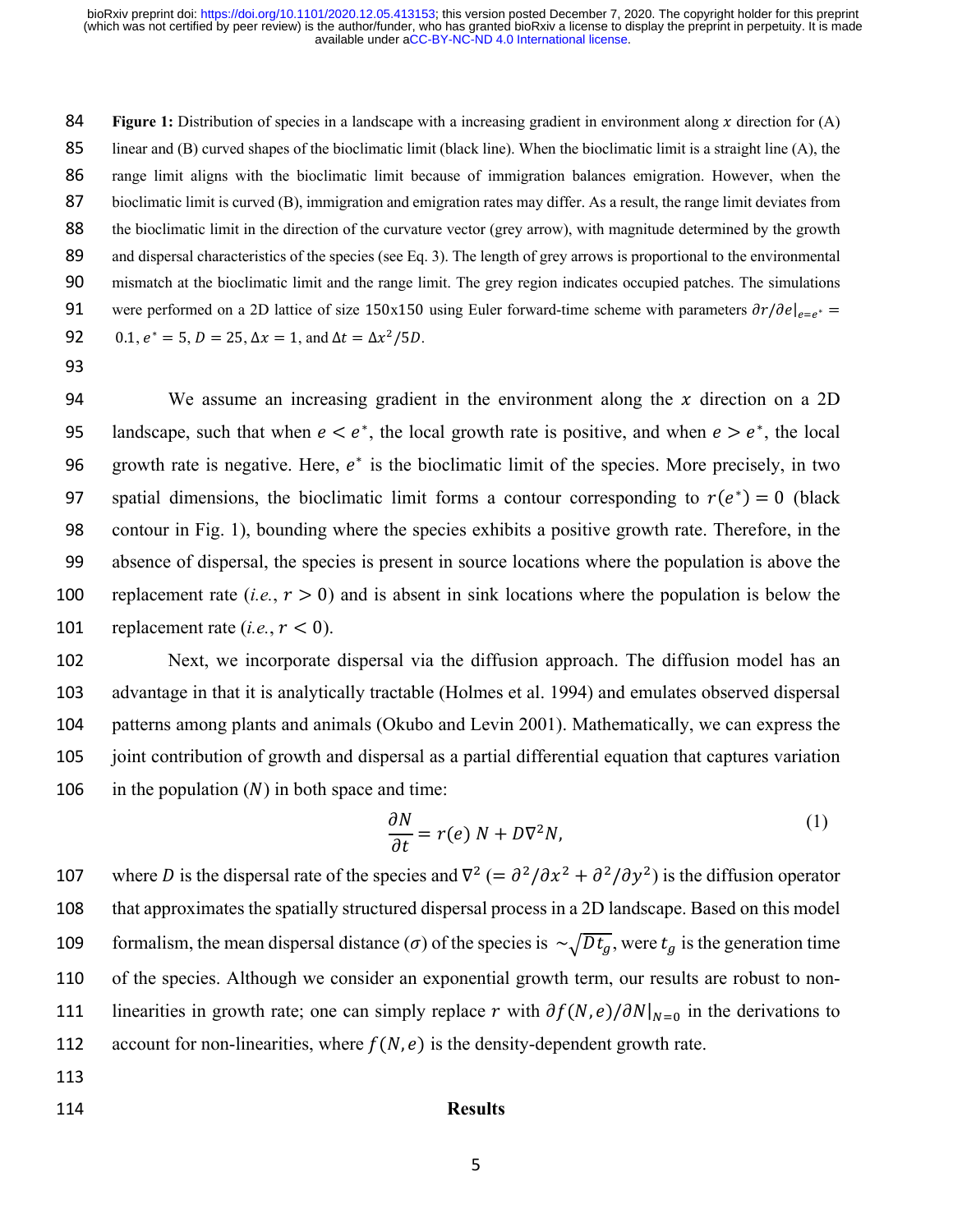Population change, including at species ecotone, is regulated by four processes: birth and death (captured by the exponential growth term), and immigration and emigration (captured by the diffusion term). Although the growth rate at the bioclimatic limit is zero, the boundary location may still deviate from the bioclimatic limit due to immigration and emigration. The boundary stabilizes where the ecological processes that increase boundary population—birth and immigration—balance the ones that decrease the boundary population—death and emigration.

 Using a traveling wave solution (Brazhnik and Tyson 1999) for equation (1), we show the above ecological condition is met when dispersal and growth rates at the range limit are related as

$$
|r(\varepsilon)| \approx \frac{\gamma^2}{4} D\kappa^2,\tag{2}
$$

123 where  $\varepsilon$  is the local environment at the range limit,  $\gamma^2$  is a positive constant that is independent of 124 species characteristics, and  $\kappa$  is the curvature of the bioclimatic limit (see Appendix S1).

125 When  $\kappa$  is small, the mismatch between range and bioclimatic limits in niche space is

$$
|\Delta E| \approx \frac{\gamma^2}{4} \left( \frac{D\kappa^2}{\partial r/\partial e} \right).
$$
 (3)

126 where  $\Delta E = \varepsilon - e^*$  is the difference between the environment at the range and bioclimatic limits, 127 and  $\partial r / \partial e$  is the sensitivity of species growth rate to changes in the environment at the bioclimatic limit. To interpret these theoretical results, we consider three environmental gradient scenarios. In each scenario, we start with the boundary initially aligned with the bioclimatic limit. Thus, any deviation of the boundary from the bioclimatic limit is solely due to source-sink dynamics.

131 First, we consider a linear geometry of the bioclimatic limit  $(i.e.,  $\kappa = 0$ , Fig. 1A)$ . For this geometry, the number of sink and source patches on either side of the species boundary are equal. As a result, immigration and emigration rates cancel each other to yield net-zero dispersal flux at 134 the boundary. In this trivial case, the range limit aligns with the bioclimatic limit (*i.e.*,  $\Delta E = 0$ , Fig. 1A), which is consistent with our theoretical prediction in equation (3).

136 However, in reality, the bioclimatic limit rarely assumes a linear geometry  $(i.e., \kappa \neq 0)$ . For instance, when the bioclimatic limit is bent with the convex side facing source habitats (bottom half of Fig. 1B), immigration exceeds emigration due to a relatively higher proportion of sources than sinks. Consequently, the boundary population increases and the boundary transgresses slightly into the sink region (grey arrows in Fig. 1B show the direction of movement). Because the shape of the range limit is still convex after a slight shift in the boundary position, immigration at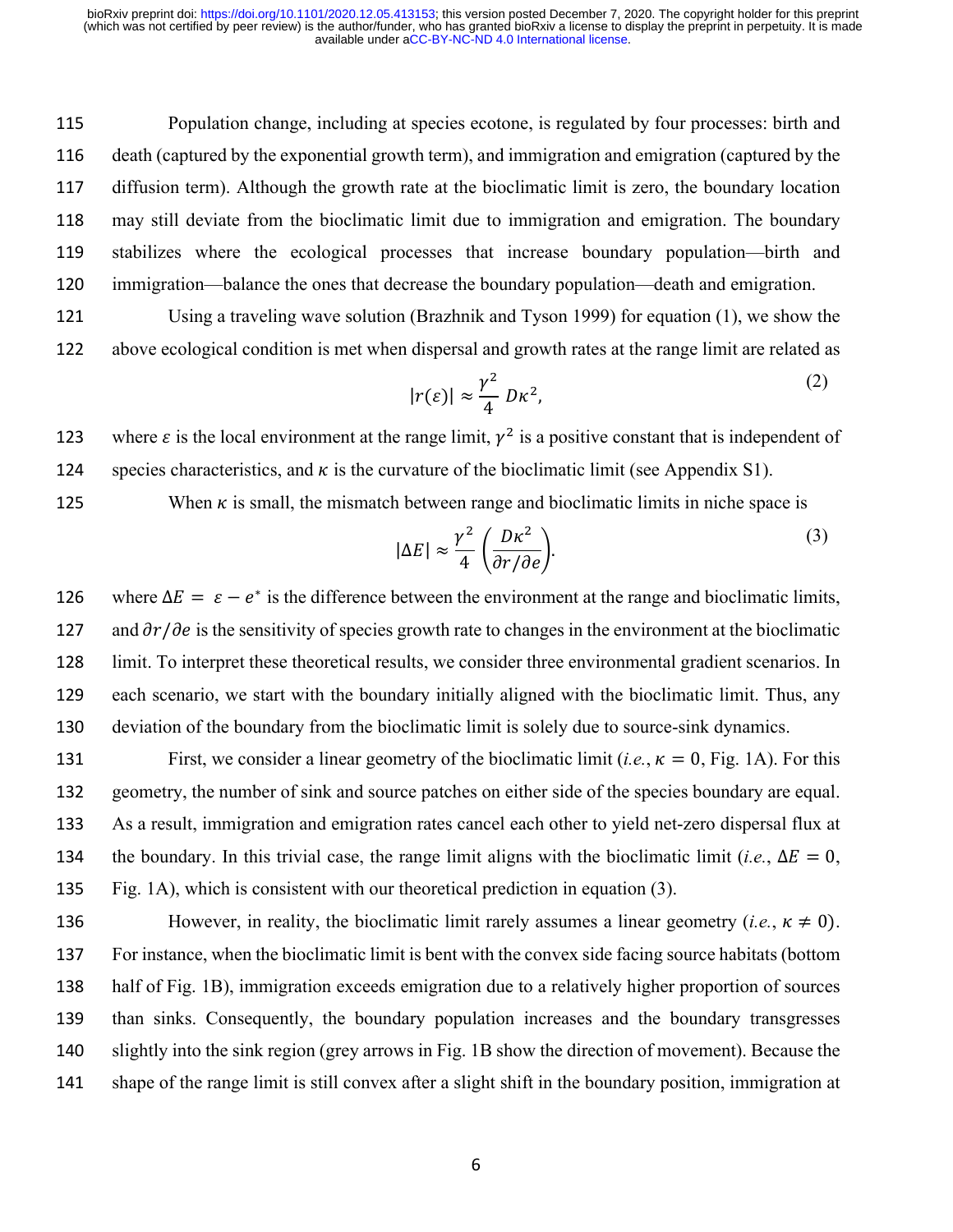142 the boundary from these newly occupied sinks still exceeds emigration. As a result, the boundary 143 will continue to encroach sink habitats due to net positive dispersal flux.

 So, how far will the species boundary move before it comes to a halt? That depends on the growth and dispersal characteristics of the species. For the convex shape bioclimatic limit, the population in sinks near the bioclimatic limit increases due to dispersal influx from sources and 147 decreases due to inferior patch quality. If the dispersal rate  $D$  is high, and the quality of sinks 148 declines slowly as one moves away from the bioclimatic limit (*i.e.*,  $\partial r / \partial e$  is low), the sink populations will increase rapidly. As a result, sinks near the bioclimatic limit become an exporter of individuals to adjacent patches. Eventually, the boundary will equilibrate when the positive dispersal flux is balanced by a decrease in growth due to declining patch quality. In this way, the species can use sink patches near the bioclimatic limit as stepping stones to occupy neighboring 153 sinks, thereby extending the distribution far beyond the bioclimatic limit (*i.e.*,  $\Delta E \neq 0$ ; see Eq. 3).

 For the third scenario, we consider a bioclimatic limit with its concave side facing source habitats (upper half of Fig. 2B). In contrast to the previous scenario, emigration exceeds immigration and, as a result, the boundary moves backward into source habitats (grey arrows in the upper half of Fig. 2B). Here, too, the magnitude of mismatch between range and bioclimatic limits is determined by dispersal and growth. If the quality of source patches increases slowly and the dispersal outflux is high, the source populations near the bioclimatic limit decrease rapidly to local extinction. This local extinction event creates a domino effect, wherein the boundary continues to encroach source patches until the negative dispersal flux is balanced by an increase in growth rate. Although this scenario may seem counterintuitive as the species range contracts even though source patches are accessible to the species, local extinction due to curved geometry is widely studied in range limit theory (see critical patch size in Okubo and Levin 2001).

165 Next, we synthesize our results by partitioning the relative contribution of climate and 166 dispersal in determining distribution limits in niche space. Dividing equation (3) by  $e^*$  we get

$$
\tilde{E} \approx \underbrace{1}_{\text{climate}} \pm \underbrace{\frac{\gamma^2}{4\tilde{A}}}_{\text{source-sink}},
$$
\n(4)

167 where  $\tilde{E} = \varepsilon/e^*$  is the rescaled environment at the range limit and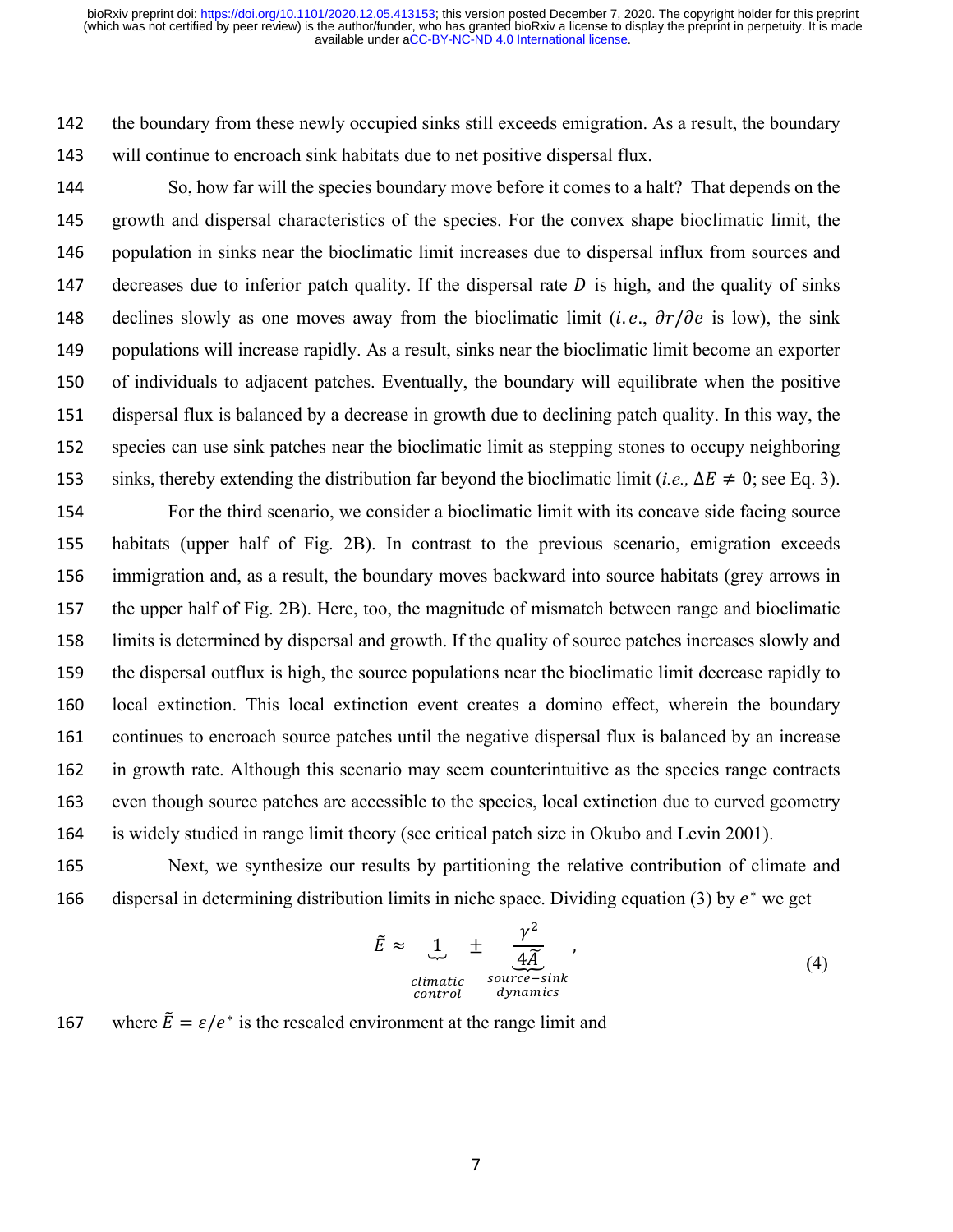$$
\tilde{A} = \frac{1}{\frac{D}{\theta e}} \frac{\partial r}{\partial e} \times \frac{e^*}{\frac{\kappa^2}{\theta e^2}} \tag{5}
$$
\n
$$
\text{div} e = \text{history} \quad \text{curvature} \quad \text{(5)}
$$

 is defined as a dimensionless area that depends on species growth and dispersal and on the curvature of the bioclimatic limit. Rescaling the environment at the range limit offers two important insights. First, we can partition the environment at a range limit for any species into niche constraints imposed by the environment and local source-sink dynamics (see Eq. 4). Second, 172 we can interpret  $\tilde{A}$  as a measure of scale to infer the relative importance of environment and 173 dispersal. When  $\tilde{A}$  is large, the local environment at range limit approaches the bioclimatic limit  $(\tilde{E} \approx 1)$ . However, when  $\tilde{A}$  is small, the environment at the range limit deviates substantially from the bioclimatic limit.

 Although in our derivations, we show the mismatch between range and bioclimatic limits in niche space, we can also express the mismatch in the geographical space. For instance, consider 178 a landscape with an environmental gradient,  $G$ , in the radial direction. Using equation (3), we can show the mismatch between range and bioclimatic limits in the geographical space is

$$
\frac{\gamma^2}{4} \left( \frac{G}{t_g} \frac{\kappa^2}{\partial r / \partial e} \right) \sigma^2.
$$
\n(6)

180 Equation (6) suggests that depending on the species life-history traits, the shape of the bioclimatic 181 limit, and the environmental gradient, the local mismatch in geographical space can be much 182 greater than the species' mean dispersal distance,  $\sigma$ , as illustrated in Fig. 1.

183

# 184 **Discussion**

 We develop a reaction-diffusion model that mechanistically combines dispersal and growth to examine the role of stepping-stone dynamics in determining distribution limits. We find that species distribution is not only determined by local environmental conditions (niche requirements) but also by source-sink dynamics, which are mediated by the geometrical shape of the bioclimatic limit (Fig. 1 and Eq. 3). For species with high dispersal rate and low growth sensitivity, the mismatch between geographical and bioclimatic limits may be substantial even at large spatial 191 scales (Eq. 6). Based on our analytical results, we propose a dimensionless area,  $\tilde{A}$ , that can be used as a measure of scale to infer the relative importance of dispersal and climate in determining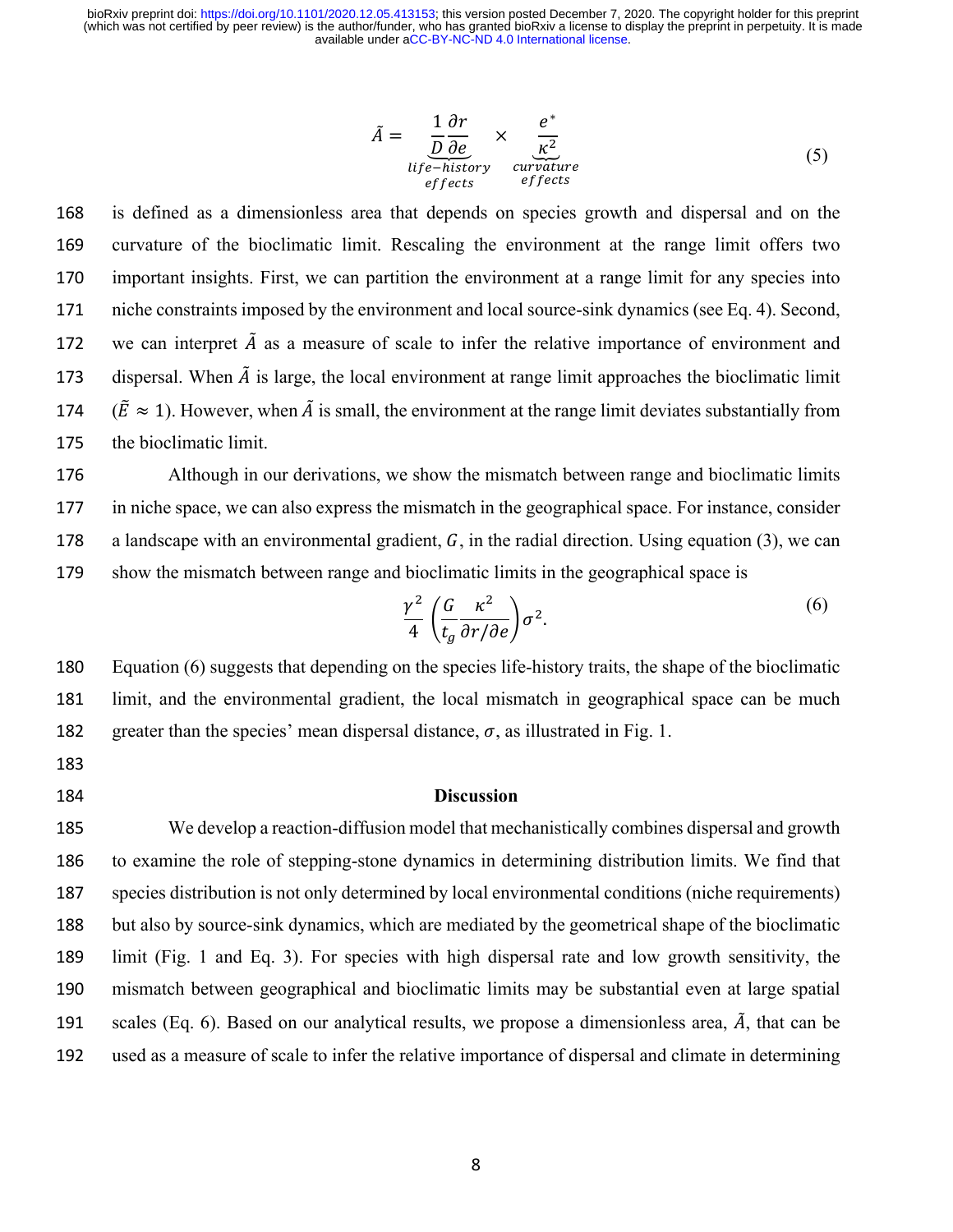range limits (Eq. 4). Our findings raise conceptual and practical challenges for using bioclimatic models in predicting the distribution of biota and generating biological insights.

 Conceptually, bioclimatic models work in two steps. First, the species' fundamental niche, or the bioclimatic envelope, is estimated either by biophysical experiments (Crozier and Dwyer 2006) or by a correlative approach that map species occurrence to prevailing climatic conditions (Phillips et al. 2006). Next, the constructed niche is transferred onto geography, either at a different time or space (Randin et al. 2006). The predicted distribution patterns are then used to make a wide range of biogeographic inferences, such as niche conservatism of invasive species (Liu et al. 2020) and sister taxa (Peterson et al. 1999), range shifts due to climate change (Araujo and Rahbek 2006), finding suitable habitats to introduce endangered species (Martinez-Meyer et al. 2006), discovering new species (Raxworthy et al. 2003) or populations (Feria and Peterson 2002) in unsampled regions, identifying historical refugia (Waltari et al. 2007), mapping risk potential of disease vectors (Moffett et al. 2007), and many more. Naturally, the robustness of these inferences depends on how reliably we can construct niches and reproject them onto geographical space.

 The diffusion model suggests that, for certain life histories, the geographical limit may deviate substantially from the bioclimatic limit due to stepping-stone dynamics (see Fig. 1). As a result, ignoring dispersal can lead to systematic errors in constructing and transferring species bioclimatic envelope (Gilroy and Edwards 2017) even at large spatial scales. First, when estimating bioclimatic envelope using occurrence data, the model may include the environment from occupied sinks and fail to capture the environment in empty sources. Second, even if the bioclimatic envelope is known (e.g., via biophysical experiments), transferring the envelope to a different region may lead to projection errors near the bioclimatic limit as the model may fail to predict occupied sinks and empty sources that are accessible through local dispersal. These errors arising from the interactions between growth and dispersal at the population margins can thwart forecasting efforts and yield misleading inferences.

 Although the evidence for large-scale source-sink dynamics is scant, in a recent study, Goel et al. (2020) showed that stepping-stone dispersal at the savanna-forest boundary could explain the continental-scale mismatch between biome and bioclimatic limits. In particular, the authors found that the mismatch in local precipitation at the biome boundary in Africa and the bioclimatic limit was consistent with curvature dynamics predicted from theory. However, these results should be interpreted with caution as curvature dynamics have not been replicated on other tropical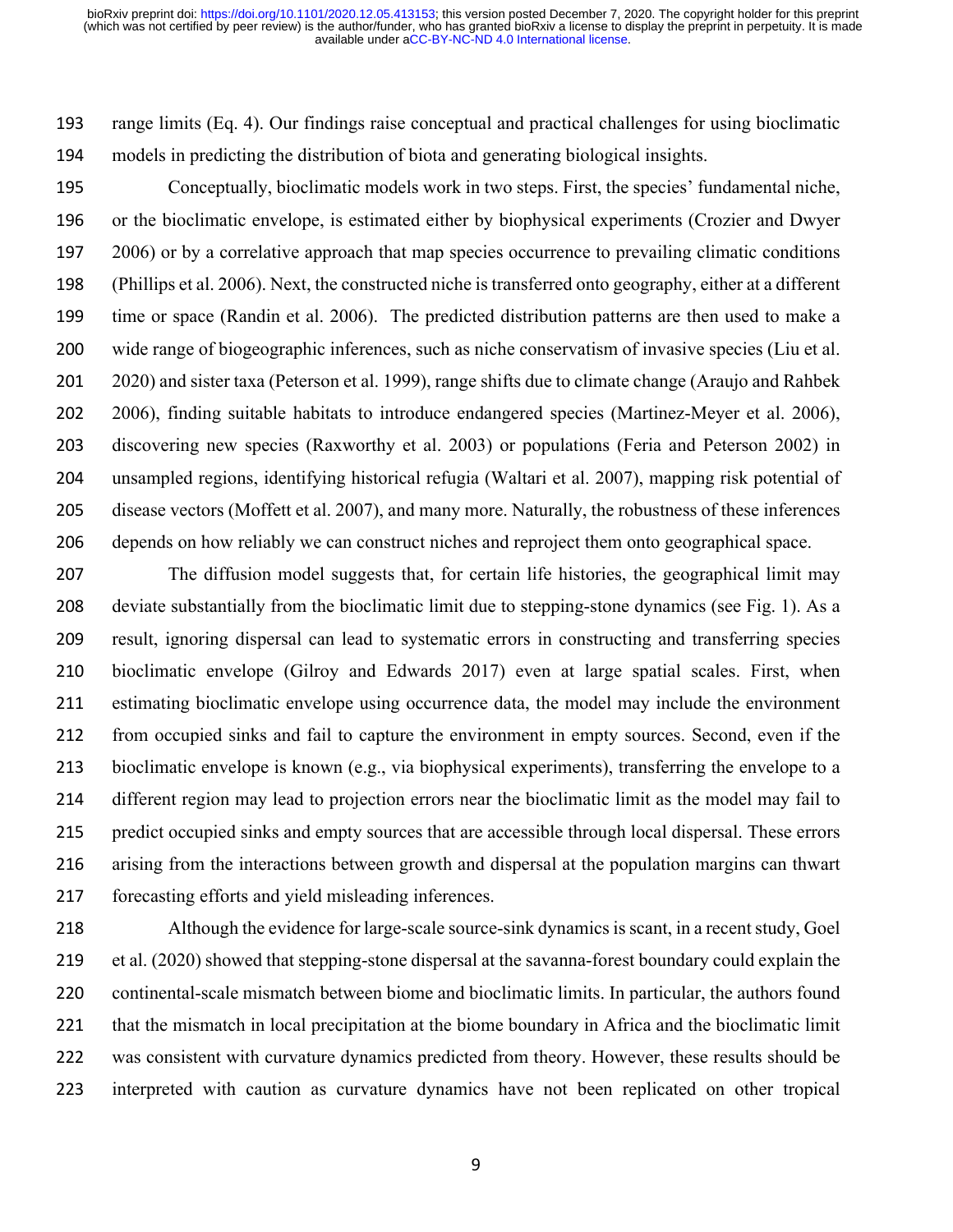continents, and it is always possible that latent variables could produce observed biome patterns. Nevertheless, source-sink dynamics at the savanna-forest boundary in Africa raise two points. 226 First, source-sink dynamics may operate at length scales  $10<sup>3</sup>$  to  $10<sup>4</sup>$  times greater than typically assumed (Shmida and Wilson 1985). Second, ignoring stepping-stone dispersal at bioclimatic limit may bias biogeographic inferences about the mechanisms that maintain geographic limits.

 It is, therefore, prudent to ask—is bioclimatic theory useful? We think it is. After all, there is overwhelming evidence that the distribution of biota, both in the past (Davis and Shaw 2001) and present (Walther et al. 2002), closely tracks climate, albeit the match is not always perfect (Araujo and Peterson 2012). Instead, we advocate for the cautious use of bioclimatic theory to project distribution patterns and make biological inferences. Our analysis (Eq. 3) suggests that bioclimatic models may be suitable for species sensitive to changes in the environment and have a low dispersal rate. In contrast, for species with fast dispersal and low growth sensitivity, stepping- stone dynamics may be substantial and, therefore, a correlative bioclimatic model may yield erroneous inferences—even at large spatial scales. For such species, one way forward would be to develop Dynamic Range Models that statistically integrate both niche requirements and dispersal based on observational data (see Schurr et al. 2012).

## **Acknowledgments**

 NG thank Vishwesha Guttal for his mentorship and pedagogical training, Lokesh Mishra for discussion on the use of dimensional analysis, Stephen C. Stearns for his commitment to teaching writing, and Abhishek Bhattacharjee, Alvaro Sanchez, and Erika Edwards for their commitment to improving graduate student mentorship. We thank Farrior and Wolf lab members and Eva Arroyo for feedback on the manuscript.

## **References**

- Araujo, M. B., and A. T. Peterson. 2012. Uses and misuses of bioclimatic envelope modeling. Ecology **93**:1527-1539.
- Araujo, M. B., and C. Rahbek. 2006. How does climate change affect biodiversity? Science **313**:1396-1397.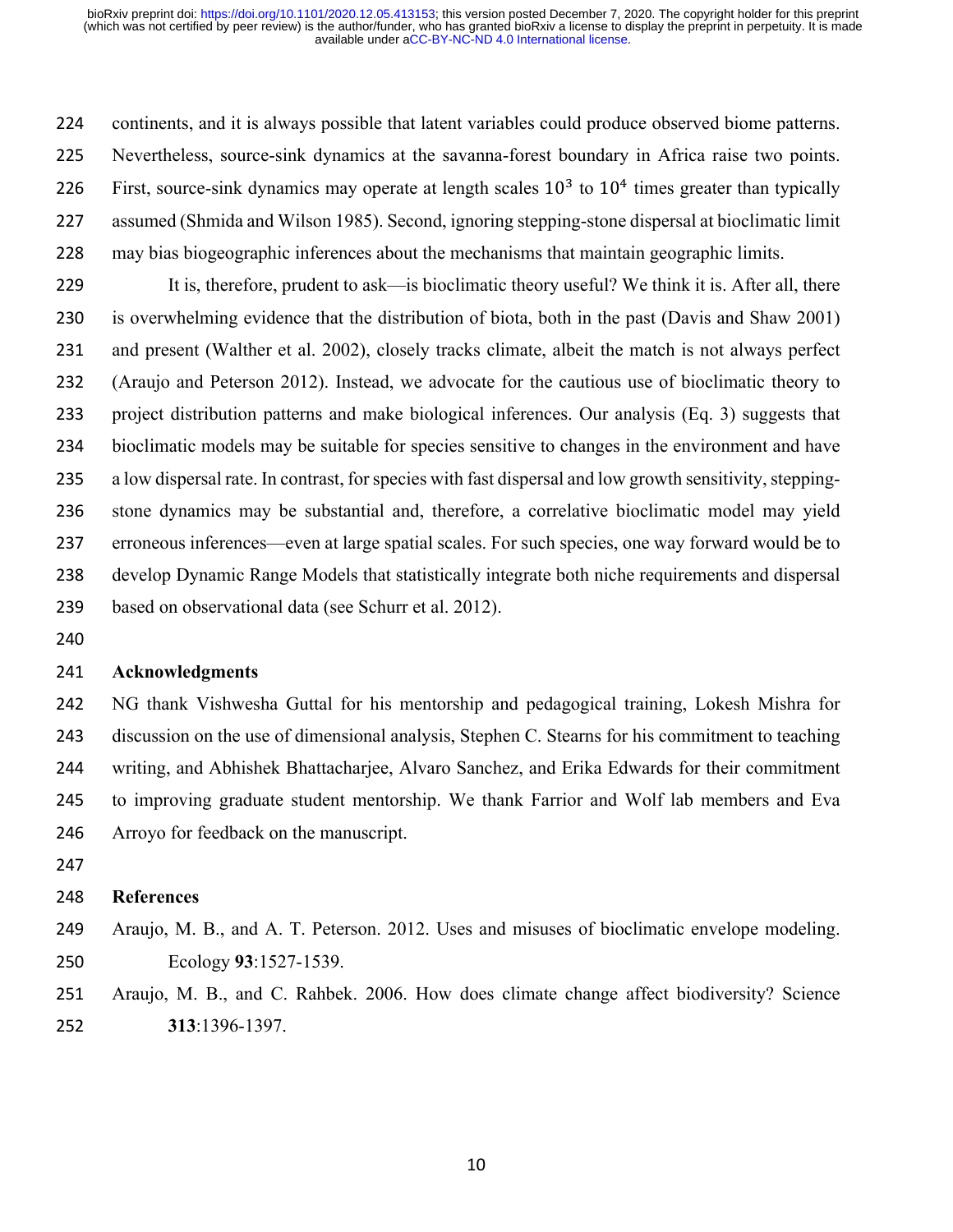- Boulangeat, I., D. Gravel, and W. Thuiller. 2012. Accounting for dispersal and biotic interactions to disentangle the drivers of species distributions and their abundances. Ecology Letters **15**:584-593.
- Brazhnik, P. K., and J. J. Tyson. 1999. Velocity-curvature dependence for chemical waves in the Belousov-Zhabotinsky reaction: Theoretical explanation of experimental observations. Physical Review E **59**:3920-3925.
- Colwell, R. K., and T. F. Rangel. 2009. Hutchinson's duality: the once and future niche. Proceedings of the National Academy of Sciences **106**:19651--19658.
- Crozier, L., and G. Dwyer. 2006. Combining population-dynamic and ecophysiological models to predict climate-induced insect range shifts. The American Naturalist **167**:853-866.
- Davis, M. B., and R. G. Shaw. 2001. Range shifts and adaptive responses to Quaternary climate change. Science **292**:673-679.
- Feria, T., and A. Peterson. 2002. Using point occurrence data and inferential algorithms to predict local communities of birds. Diversity and distributions **8**:49—56.
- Gaston, K. J. 2003. The structure and dynamics of geographic ranges. Oxford University Press, Oxford.
- Gilroy, J. J., and D. P. Edwards. 2017. Source-sink dynamics: a neglected problem for landscape- scale biodiversity conservation in the tropics. Current Landscape Ecology Reports **2**:51— 60.
- Goel, N., V. Guttal, S. A. Levin, and A. C. Staver. 2020. Dispersal increases the resilience of tropical savanna and forest distributions. The American Naturalist **195**:833-850.
- Holmes, E. E., M. A. Lewis, J. E. Banks, and R. R. Veit. 1994. Partial-Differential Equations in Ecology - Spatial Interactions and Population-Dynamics. Ecology **75**:17-29.
- Holt, R. D., and T. H. Keitt. 2005. Species' borders: a unifying theme in ecology. Oikos **108**:3--6.
- Holt, R. D., T. H. Keitt, M. A. Lewis, B. A. Maurer, and M. L. Taper. 2005. Theoretical models of species' borders: single species approaches. Oikos **108**:18—27.
- Kanda, L. L., T. K. Fuller, P. R. Sievert, and R. L. Kellogg. 2009. Seasonal source--sink dynamics at the edge of a species' range. Ecology **90**:1574--1585.
- Liu, C., C. Wolter, W. Xian, and J. M. Jeschke. 2020. Most invasive species largely conserve their climatic niche. Proceedings of the National Academy of Sciences **117**:23643—23651.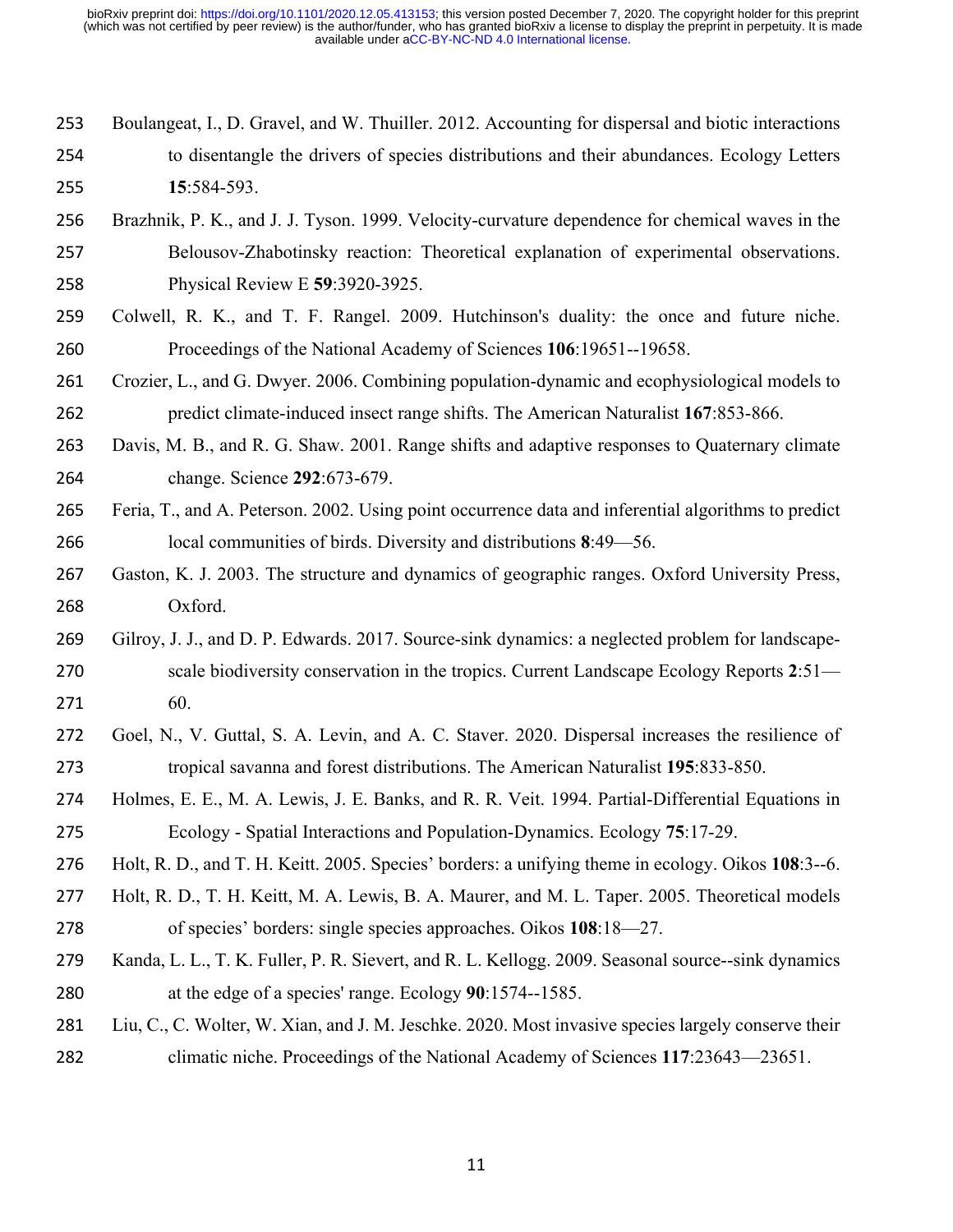- Martinez-Meyer, E., A. T. Peterson, J. I. Servin, and L. F. Kiff. 2006. Ecological niche modelling and prioritizing areas for species reintroductions. Oryx **40**:411—418.
- Moffett, A., N. Shackelford, and S. Sarkar. 2007. Malaria in Africa: vector species' niche models and relative risk maps. PloS one **2**:e824.
- Okubo, A., and S. A. Levin. 2001. Diffusion and ecological problems: modern perspectives. Springer, Berlin, Germany.
- Pearson, R. G., and T. P. Dawson. 2003. Predicting the impacts of climate change on the distribution of species: are bioclimate envelope models useful? Global Ecology and Biogeography **12**:361--371.
- Peterson, A. T., J. Sobero´n, R. G. Pearson, R. P. Anderson, E. Martinez-Meyer, M. Nakamura, and M. B. Arau´jo. 2011. Ecological niches and geographic distributions. Princeton University Press, Princeton, New Jersey, USA.
- Peterson, A. T., J. Soberon, and V. Sanchez-Cordero. 1999. Conservatism of ecological niches in evolutionary time. Science **285**:1265-1267.
- Phillips, S. J., R. P. Anderson, and R. E. Schapire. 2006. Maximum entropy modeling of species geographic distributions. Ecological Modelling **190**:231--259.
- Pulliam, H. R. 1988. Sources, Sinks, and Population Regulation. The American Naturalist **132**:652-661.
- Pulliam, H. R. 2000. On the relationship between niche and distribution. Ecology Letters **3**:349- 361.
- Randin, C. F., T. Dirnbock, S. Dullinger, N. E. Zimmermann, M. Zappa, and A. Guisan. 2006. Are niche-based species distribution models transferable in space? Journal of Biogeography **33**:1689—1703.
- Raxworthy, C. J., E. Martinez-Meyer, N. Horning, R. A. Nussbaum, G. E. Schneider, M. A. Ortega-Huerta, and A. T. Peterson. 2003. Predicting distribution of known and unknown reptile species in Madagascar. Nature **426**:837—841.
- Schurr, F. M., J. Pagel, J. S. Cabral, J. Groeneveld, O. Bykova, R. B. O'Hara, F. Hartig, W. D. Kissling, H. P. Linder, G. F. Midgley, B. Schröder, A. Singer, and N. E. Zimmermann. 2012. How to understand species' niches and range dynamics: a demographic research agenda for biogeography. Journal of Biogeography **39**:2146--2162.